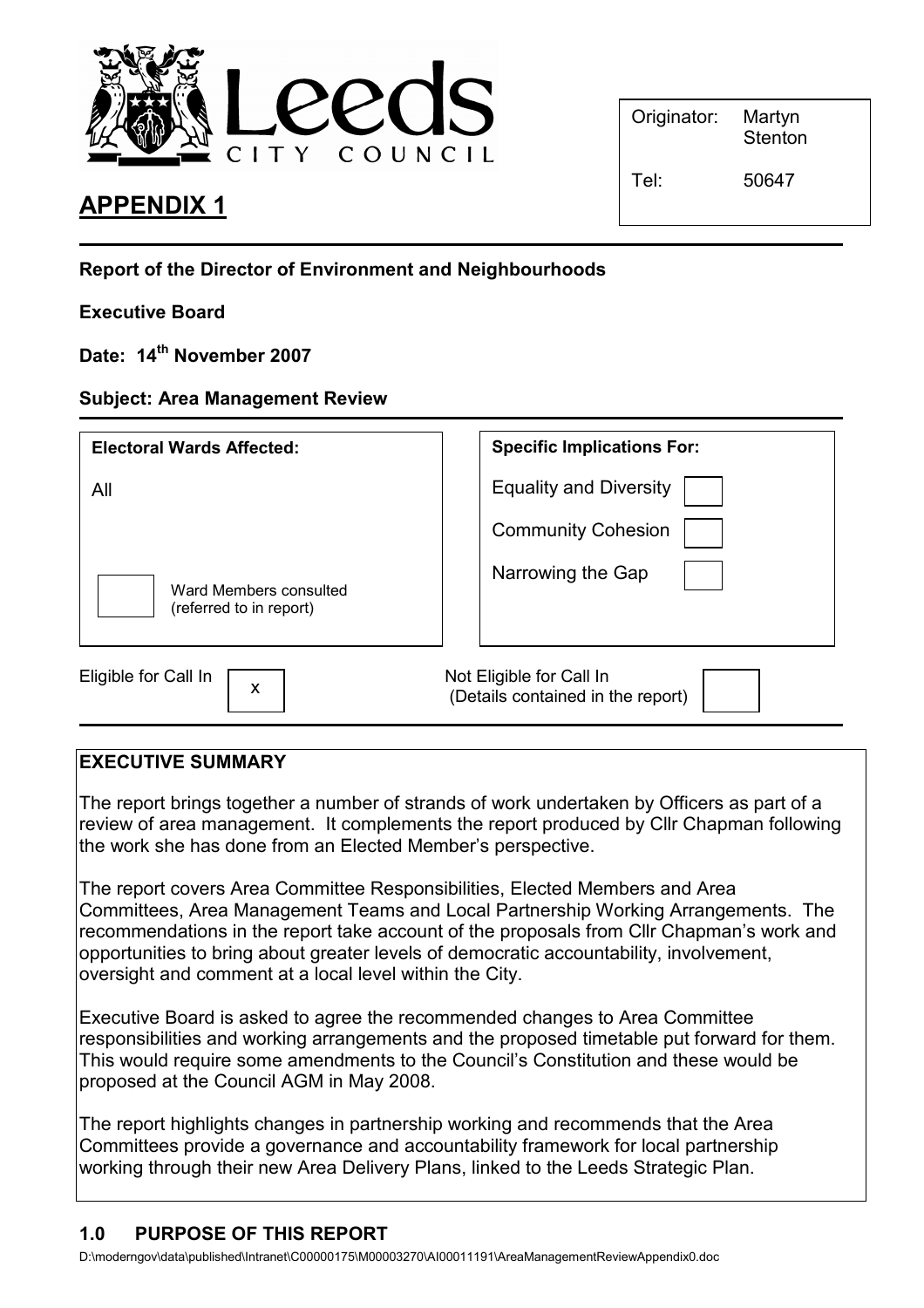1.1 The report brings together a number of strands of work undertaken by officers as part of a review of area management. It complements the report produced by Cllr Chapman following the work she has done from an Elected Member's perspective. The report takes account of the proposals from Cllr Chapman's work and suggests a number of key recommendations with indicative timescales aimed at strengthening the roles and responsibilities of Area Committees.

## 2.0 BACKGROUND INFORMATION

- 2.1 At the meeting of the Board in May, Members endorsed the Area Committees' Area Delivery Plans for 2007/08 and the updated Area Function Schedules for the functions delegated to the Area Committees at the present time. The report noted that area management arrangements were being reviewed by Officers and that Cllr Chapman, Lead Member for Neighbourhoods and Housing, was looking at the issue from an Elected Member's perspective.
- 2.2 At the Full Council meeting in June Members had a discussion about area management. It was evident from this that there was cross party support from Members to extend the responsibilities of the Area Committees and it was indicated that proposals would come to the Executive Board in the Autumn.
- 2.3 At the same Full Council meeting there was a White Paper Motion about Governance Arrangements. The Deputy Chief Executive and Assistant Chief Executive (Corporate Governance) have held discussions with a range of Elected Members and a report on this will be brought forward to Executive Board as soon as possible. These discussions with Members highlighted opportunities through the Area Committees to improve Elected Members' involvement in the City's decision making processes and this links to proposals in Cllr Chapman's report about extending the responsibilities of Area Committees.
- 2.4 Cllr Chapman's report on 'Making a Bigger Difference in Localities' is appended to this report. It gives the background to Area Management in Leeds and highlights the responsibilities delegated and progress made by Area Committees and area working to date. It provides a summary of comments from Members of the Council following a questionnaire which went to all Elected Members in the Spring. It then details a number of proposals to develop the role of the Area Committees.
- 2.5 Alongside this work, officers have reviewed a number of aspects of area management linked to:
	- Recent changes in the Authority and the development of a new corporate planning framework
	- Structural change in a number of key partner organisations the Police, PCTs and ALMOs
	- Policy developments such as the Local Government White Paper
- 2.6 This report brings together various strands of work under the following headings:
	- Area Committee Responsibilities
	- Elected Members and Area Committees
	- Area Management Teams
	- Local Partnership Working Arrangements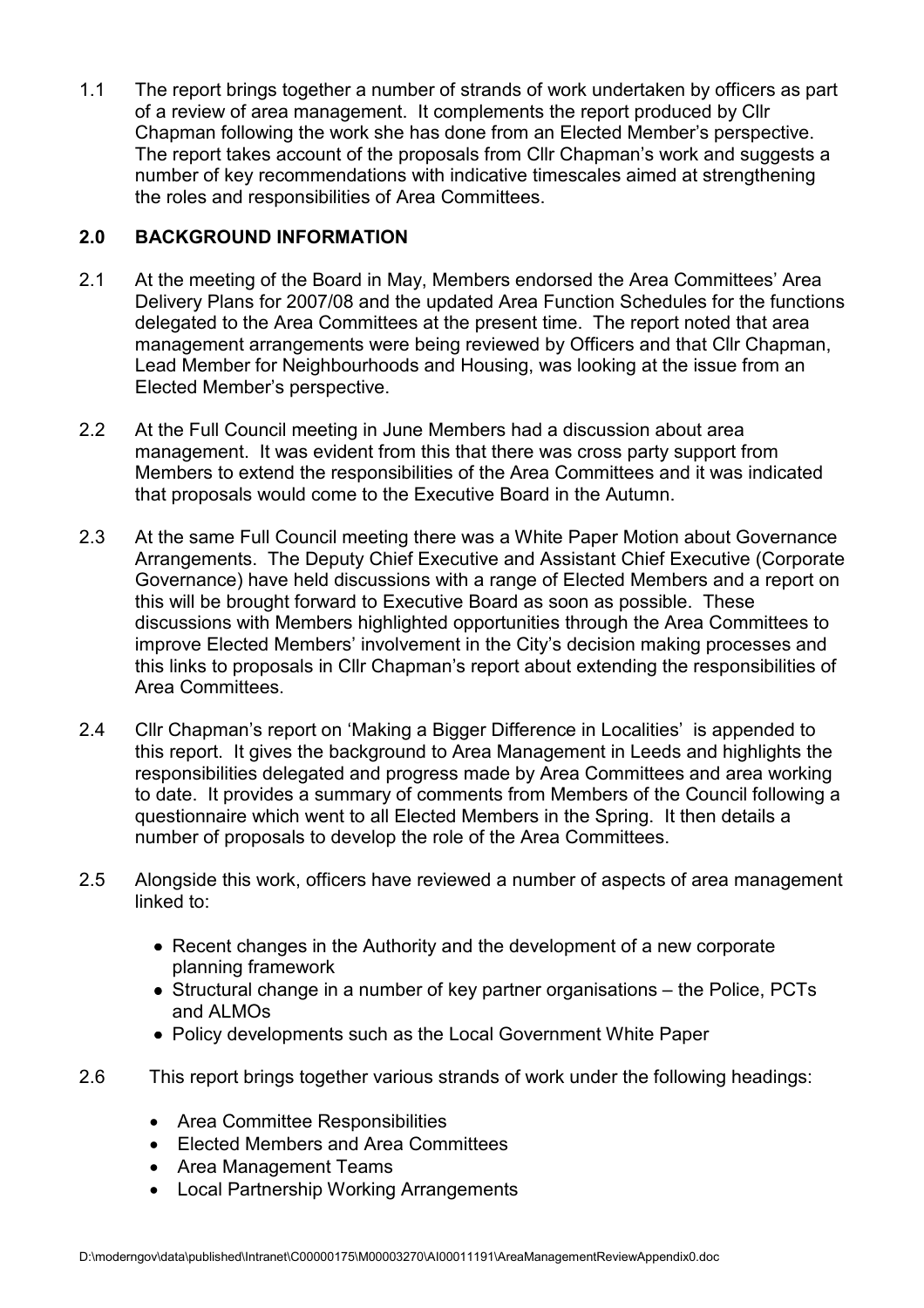These take account of the proposals from Cllr Chapman's work and opportunities to bring about greater levels of democratic accountability, involvement, oversight and comment at a local level within the City.

## 3.0 AREA COMMITTEE RESPONSIBILITIES

3.1 Cllr Chapman's report makes a number of proposals relating to extending Area Committee responsibilities and having more clarity about responsibilities delegated to the Committees. It also covers proposals about community engagement and locality working and related issues which impact on the content and implementation of the Area Delivery Plans. This section outlines the proposed range of responsibilities for the Area Committees from the start of the municipal year in 2008/09.

## 3.2 Area Delivery Plans

3.3 It is proposed that new Area Delivery Plans are developed for the period 2008-11, informed by the Leeds Strategic Plan and covering the same planning period. The draft Leeds Strategic Plan improvement priorities are currently subject to consultation with the Area Committees and this provides a starting point for the development of new Area Delivery Plans. This will enable each Area Committee to focus on the improvement priorities in the Leeds Strategic Plan which are most relevant to the circumstances in the Committee's area. The plans and annual updates would be subject to endorsement by the Executive Board as is currently the case and be used to steer priorities for the allocation of revenue and capital Well Being budgets.

#### 3.4 Well Being Budgets

3.5 Area Committees have had capital and revenue Well Being allocations since the Committees were established in 2004 and it is proposed that these continue. Guided by the priorities in the Area Delivery Plans, Well Being budgets are used to support a range of locally important revenue and capital projects and provide additional investment for local services. Examples include: activities for young people, environmental projects, CCTV cameras, additional neighbourhood wardens and other community safety initiatives, local festivals and events.

#### 3.6 Consultation

- 3.7 Linked to the new corporate planning framework is a proposal for Council Directorates to consult with the Area Committees each year on local priorities to feed into the Council's annual budget setting arrangements. This would commence for the 2009/10 budget planning cycle in the Autumn of 2008, shortly after the completion of the new Area Delivery Plans. This would allow Area Committees to bring forward new ideas for service developments and changes at a time when Directorates are considering resources and priorities.
- 3.8 In relation to consultation undertaken by services regarding service changes and improvements, it is proposed that the Area Committee is the principal means by which Elected Members are consulted on service issues which affect their area. This will build on practice which has developed since the Area Committees were formed. Services would be expected to highlight specific issues and implications for each area rather than a general overview from a city wide perspective. An example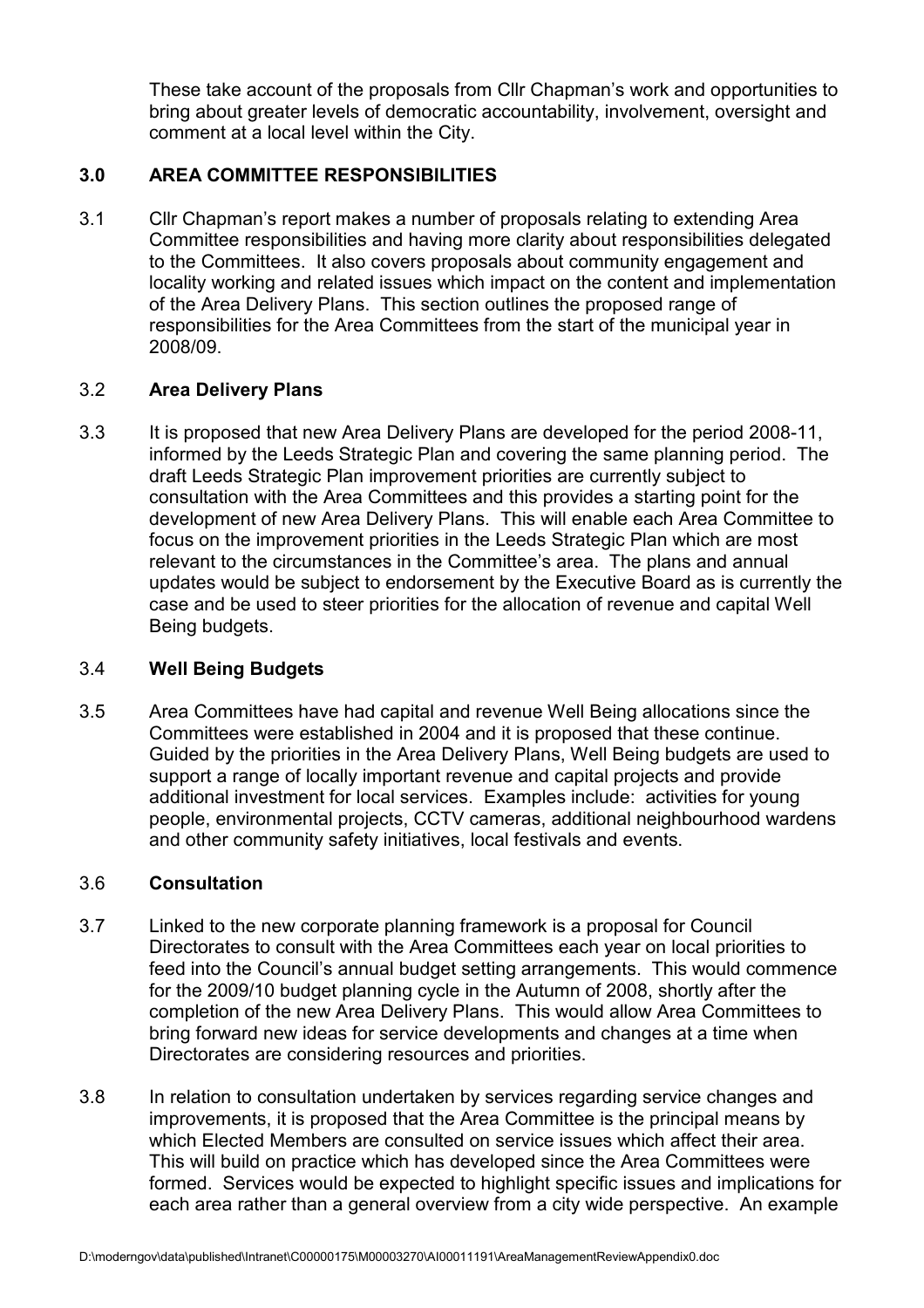of this could be proposed changes to recycling arrangements which would affect particular localities.

## 3.9 Service and Function Responsibilities

- 3.10 Below is a proposed set of Area Committee responsibilities following a recent exercise undertaken by officers and drawing on Cllr Chapman's report. This involved looking again at the existing list of Area Functions and considering which other functions were most suited to coming under the remit of the Area Committees. This has involved initial considerations of what the responsibilities mean in practice for the Area Committees and service providers and how Area Committees/Ward Members can work with services to bring about better services and improvements in neighbourhoods.
- 3.11 Existing Area Committee Functions would be amended and 'local service plans' produced to provide greater clarity about the services to be provided and the responsibilities of Area Committees in relation to them.
- 3.12 A range of new services and functions are recommended to be part of the list of Area Committee Responsibilities. Along with amendments to some existing functions these would considerably increase the number and range of responsibilities coming under the remit of the Area Committees.
- 3.13 Proposals for enhanced responsibilities for the Area Committees are grouped under six themes. These link to key themes in the draft Leeds Strategic Plan.
	- Community Engagement and Facilities
	- Community Safety
	- Environment
	- Children and Young People
	- Adult Social Care and Healthier Communities
	- Regeneration and Development
- 3.14 Key points for each of the services and functions under each of these proposed groupings are summarised below. (There is a list of the proposed themes and functions in an appendix to this report.)

## 3.15 Community Engagement and Facilities

- 3.15.1 Community Engagement Whilst Area Committees currently have a role in relation to community engagement and there is much good practice being developed across the City, this is not a clear function and requirement for the Committees at present. It is recommended that in the future a primary role of the Area Committees is to drive engagement in each area. It is proposed that community engagement activity is linked more clearly to service improvement and area delivery plan priorities and that each Area Committee receives an annual report on local engagement activities and proposals for the year ahead. In turn it is recommended that each Area Committee is required to report annually to Executive Board on how it is supporting effective community engagement in its area.
- 3.15.2 Community Centres Area Committees are currently responsible for a number of community centres in the Environment and Neighbourhoods portfolio and this will be extended on the completion of transfer of former Learning and Leisure centres into this portfolio. Area Committee responsibilities in relation to this function include: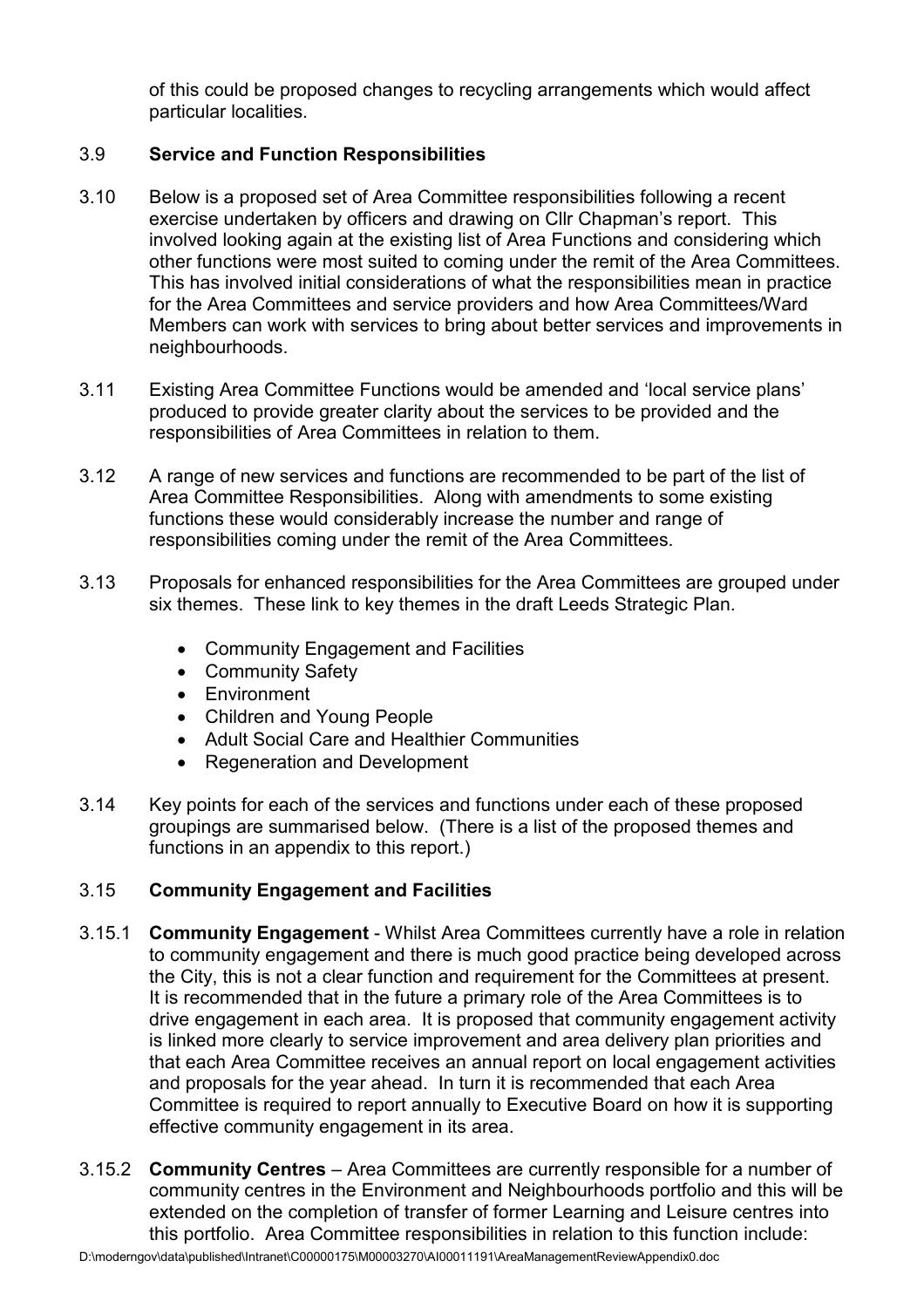consultation prior to changes to operational arrangements, agreeing and implementing a schedule of charges and discounts for directly managed centres, agreeing asset management and investment proposals for centres.

- 3.15.3 Community Space in Libraries Area Management Teams and the Library Service are currently putting together a pilot project to look at library buildings and opportunities to make space available for local groups. This would complement the portfolio of community centres and make greater use of libraries as local facilities. Ward Members will be involved in the pilot project regarding possible changes to local library and community centre spaces in their area.
- 3.15.4 Community Greenspace this covers a total of 73 facilities which include recreation facilities, sports pitches, play areas, formal and informal horticultural features. The proposal here is to build on examples of good practice developed between Parks and Countryside and the Area Committees such as the deployment of additional site based gardeners, support for 'In Bloom' groups and Friends of Parks groups. Area Committees would be involved in discussions about the development and usage of community parks and opportunities to get more local people actively involved in their local parks such as through the development of Friends of Parks groups.

## 3.16 Community Safety

- 3.16.1 Neighbourhood Wardens, Neighbourhood Policing, PCSOs and CCTV Wardens, PCSOs and CCTV schemes are currently under the responsibility of the Area Committees and it is proposed that similar arrangements continue. Discussions with local Police Divisions are taking place to improve reporting arrangements into Area Committees so that the Committees are better placed to monitor the service provided by PCSOs in their areas. Later in the year the Police will confirm their new Neighbourhood Policing arrangements, reflecting the priority of the new Chief Constable for stronger partnerships at local level. As part of this new approach, it is expected that the new Neighbourhood Policing Teams will work closely with and consult regularly with Area Committees on policing and community safety priorities.
- 3.16.2 Multi Agency Crime and Grime Operations these operations are currently coordinated by staff in area management teams and there are opportunities to give Area Committees a greater level of involvement in setting priorities for these operations, linked to area delivery plan priorities. Area Committees would be presented with more information about the operations taking place in their area including outcomes, impact on crime and grime and local resident perceptions. This would enable the Area Committees to track progress and set future priorities for operations in their area.

#### 3.17 Environment

3.17.1 Enforcement Services (Area Action Teams) – proposals are currently being developed to put these new teams in place as part of the Environmental Services structure. They would be responsible for a range of enforcement activities including noise nuisance, waste in gardens, overgrown vegetation, littering and dog fouling. Area Committees would receive regular reports about this new combined service and be given opportunities to influence service planning and local priorities for action based on local knowledge about issues and hotspots. There is potential for close working arrangements to be put in place with neighbourhood wardens and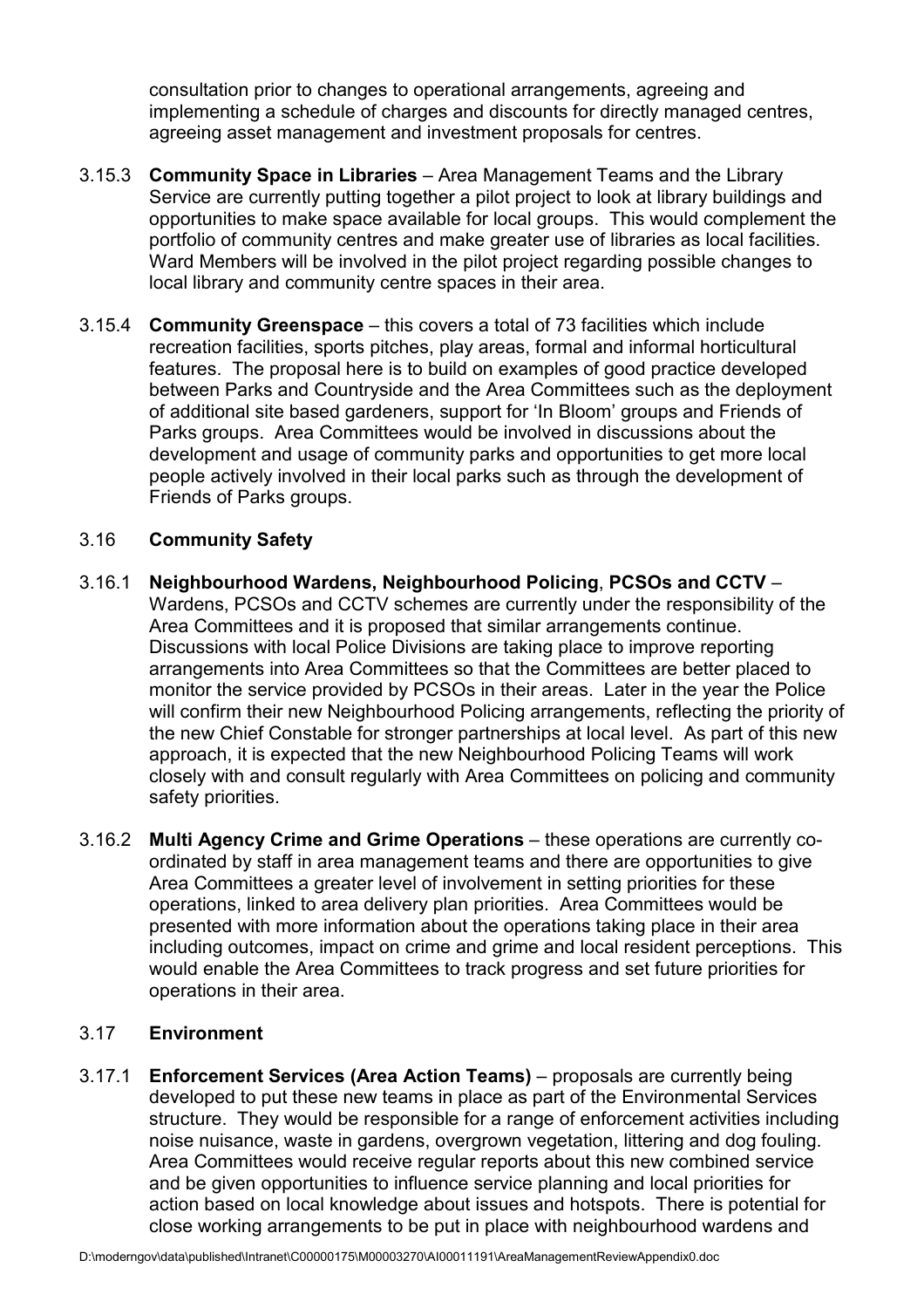these new teams. Linked to this area of work, members would be briefed on related service areas such as graffiti removal and needle picking and then be consulted on any significant changes proposed to service delivery.

- 3.17.2 Street Cleansing this covers mechanical road and pavement sweeping, manual de-littering and litter bin emptying. These services are being realigned with a model of delivery based on three area teams. Area Committees would be regularly presented with information about the services in their area and given opportunities to influence service planning and local priorities and hotspots.
- 3.17.3 Highways Maintenance this covers the annual and forward programme of planned maintenance on local roads, traffic management schemes and minor maintenance schemes to keep highways safe. It is proposed to continue with current arrangements whereby ward members are consulted on and informed about the progress of schemes in their ward so that this more local level of member involvement is retained for this function.
- 3.17.4 Grounds Maintenance this covers grass cutting, shrub, rose bed and hedge maintenance. The service is currently provided by an external provider through a citywide contract. This is now under review. It is therefore proposed that Members are briefed on service standards for grounds maintenance work and are then consulted on any significant changes to these services including the opportunity to comment on and influence the content of briefs for new contractual arrangements.

## 3.18 Children and Young People

- 3.18.1 Local Children and Young People Plans (including Youth Service) locality arrangements are one of the six elements of the children's trust arrangements and will ensure there are local children and young people's plans to support the achievement of every child matters strategic outcomes in each area. These will be set in the context of the city-wide Children and Young People's Plan, but will address specific local circumstances and priorities.
- 3.18.2 Area Committees have a crucial role to play in this work. They will help to identify local needs, influence service planning and, by being presented with information about service development and progress in their area, support a more local performance management approach. This will include Youth Services which has been a specific area of interest for the Area Committees to date.
- 3.18.3 Locality Enablers will support this process, co-ordinating the implementation of the plans and strengthening relations between local children's services providers and the Area Committees.
- 3.18.4 Area Committees currently nominate a Councillor to take special interest in corporate parenting and children's services. There will be opportunities to further develop this role, working with both Locality Enablers and the Executive Lead Member for Children's Services.

## 3.19 Adult Social Care and Healthier Communities

3.19.1 Adult Social Care - this function is primarily focused on the support that services and communities provide to enable vulnerable people to live safely and securely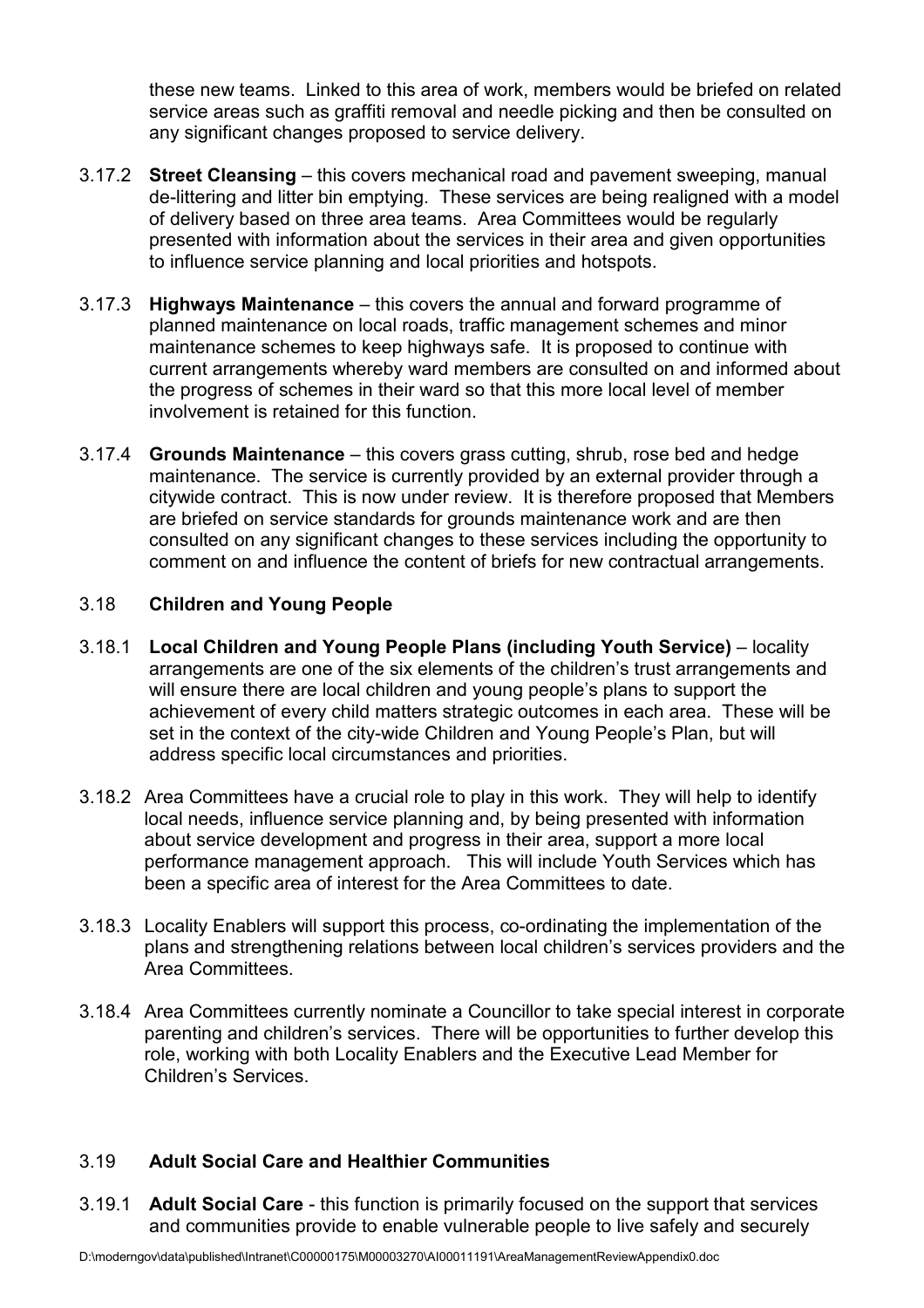within their own homes. Services commissioned or provided directly by social care play a key part in providing support but to be effective they must work closely with local voluntary and community groups and other agencies. There is an opportunity to develop the role of Area Committees and local members in identifying local community need, planning and developing services which can help people to remain independent and improving the coordination of services at the local level. As part of this proposal, Adult Social Care will put in place management support to both the Area Committee and to ensuring that services are sensitive to local needs.

3.19.2 Healthier Communities - the Council is required to play a key role in improving health and tackling health inequalities for the people of Leeds. The Director of Adult Social Services holds accountability for these actions, by ensuring coordinated and focused activity across Council services and with key partners such as the Leeds PCT. To be effective action needs to be coordinated at the local level and the Leeds PCT is organising its resources to achieve this. Area Committees will play a key role in influencing local priorities and action, and monitoring the health related targets linked to the Leeds Strategic Plan. Adult Social Care will support Area Committees in this work by liaising with key partners and services to present regular reports on the outcomes being achieved at the local level and seeking members views on priorities and action plans.

#### 3.20 Regeneration and Development

- 3.20.1 Area Based Regeneration Schemes and Town and District Centre Projects these functions will involve the delegation of agreed Town and District Centre projects to Area Committees and the responsibility for formal consultation and monitoring of area based regeneration schemes. Any future new capital funding availability would be subject to a process to be agreed by Executive Board.
- 3.20.2 Neighbourhood Management Co-ordination Area Committees would be regularly presented with information about neighbourhood management activity in their area and given opportunities to influence service planning and priorities for action based on local evidence of needs and resources available. The initial focus will be on identified neighbourhood management areas which are currently in receipt of Safer and Stronger Communities Funding. Subject to confirmation of the continued availability of funding, allocations would be delegated to the relevant Area Committees for local schemes which meet local neighbourhood improvement plan priorities, linked to grant criteria.
- 3.20.3 Conservation Area Reviews In recent meetings, Area Committees have been presented with information about conservation areas and asked to agree priorities for review and an allocation of funding. This will then allow a programme of reviews to be developed over the next 12 – 18 months. If the programme approach proves successful this could be repeated in future years. This would ensure that Area Committees maintained an overview of local conservation areas and that across the City a structured programme of reviews takes place.
- 3.21 It is proposed that the range of revised functions are put in place from the start of the new municipal year in 2008. This will require detailed work to be undertaken by Services along with a programme of comprehensive briefings to be given to Elected Members on these functions. The Council's Corporate Leadership Team has considered this range of responsibilities and is fully supportive of introducing them and encouraging different ways of working to make a bigger difference in localities.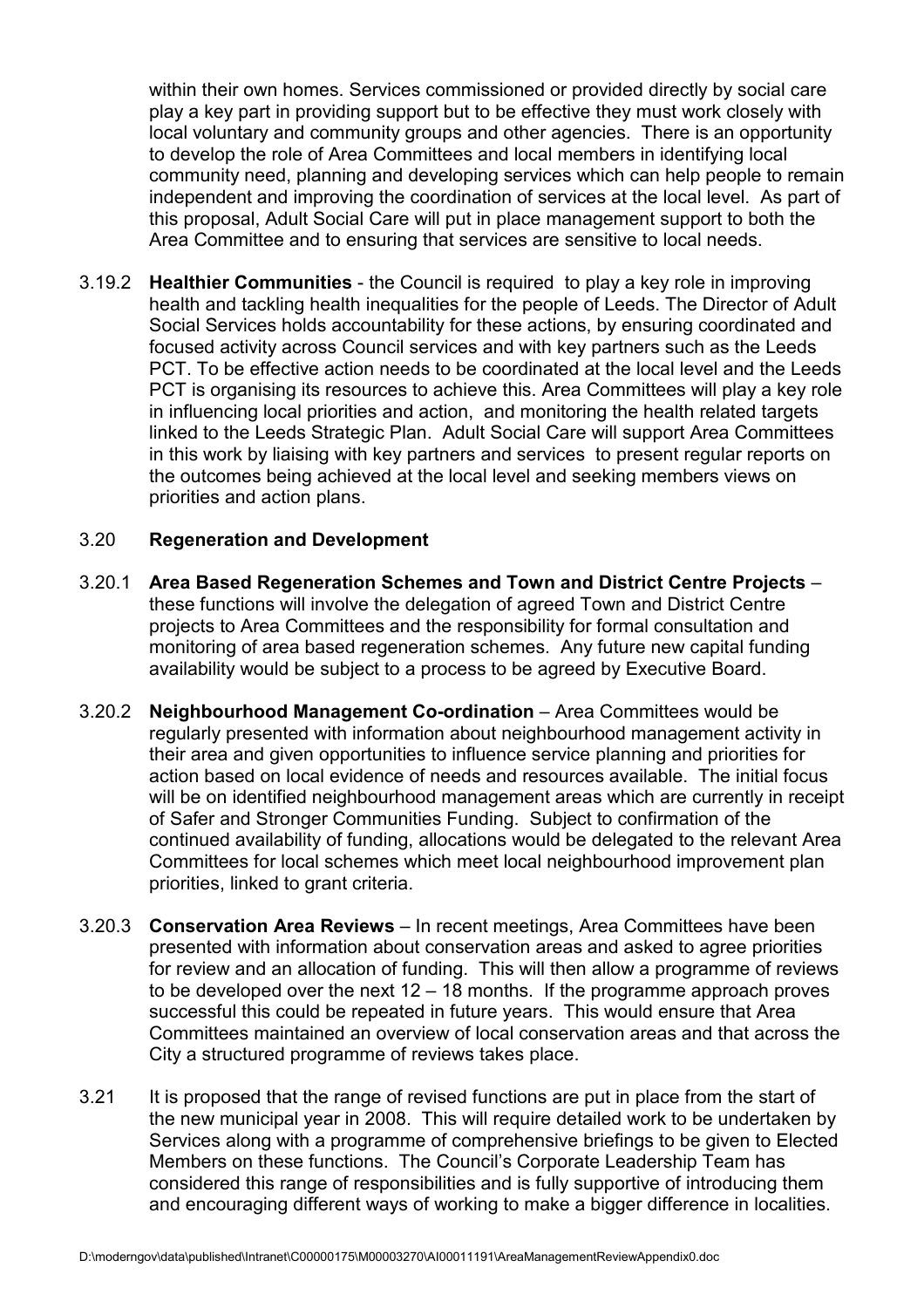3.22 Given the range of functions suggested to come under Area Committee influence it is considered that 2008/09 would be a development/transition year. This would allow time to build the relationship between services and Area Committees and ensure the level of detail and working arrangements are right to enable services to be more locally responsive and Area Committees to have a manageable level of democratic involvement and oversight across a wider range of functions than at present.

## 4.0 ELECTED MEMBERS AND AREA COMMITTEES

- 4.1 Cllr Chapman's report makes a number of proposals about Elected Members and Area Committees. As indicated above, the revision of existing responsibilities and the addition of a range of new responsibilities will mean that a number of detailed briefings will be required for Elected Members. If Executive Board is supportive of the recommendations in this report it is suggested that a programme of briefings is arranged for Elected Members for early in 2008. This would prepare all Members for the new responsibilities that will come under the remit of the Area Committees from next Spring. Beyond this and in line with proposals in Cllr Chapman's report, it is suggested that Area Management Teams then prepare an annual programme of briefings on Area Management and Area Committee responsibilities.
- 4.2 To develop the skills and competencies of Elected Members to undertake roles such as Chairs of the Area Committees, chairs of sub groups and representatives for the Area Committees on other bodies, it is proposed to develop core competencies for these roles and opportunities for Members to develop their skills in these areas. An example of this could be a workshop on chairing skills for Members who are required to do this as part of their role or have an aspiration to do a role requiring those skills in the future. This could therefore be linked to the personal development programmes for Elected Members. If the Board is supportive of this approach this would then be developed over the next 12 – 18 months.

# 5.0 AREA MANAGEMENT TEAMS

- 5.1 Area Management Teams form part of the staffing structure of the Regeneration Service. The structure is currently undergoing review, linked to the budget requirement to make operational savings in this service area agreed earlier in the year and the opportunity to amend area management team structures in the light of changes with operational boundaries of other key partners.
- 5.2 In relation to Area Management Teams it is considered that the 5 district model for them is no longer sustainable in light of partner organisational change. Alongside this a more flexible regeneration staff resource is required that can effectively deploy a range of skills linked to project lifecycles across a growing number of large regeneration programmes and projects.
- 5.3 Key priorities for the Area Management Teams cover:
	- Lead responsibility for supporting the Council's 10 Area Committees, coordination of the functions and services delegated to them and responsibility for developing and implementing Area Delivery Plans as part of the Council's new strategic planning framework
	- Lead Council and partnership responsibility for the coordination and implementation of area based partnership activity including Neighbourhood Management and the delivery of local regeneration priorities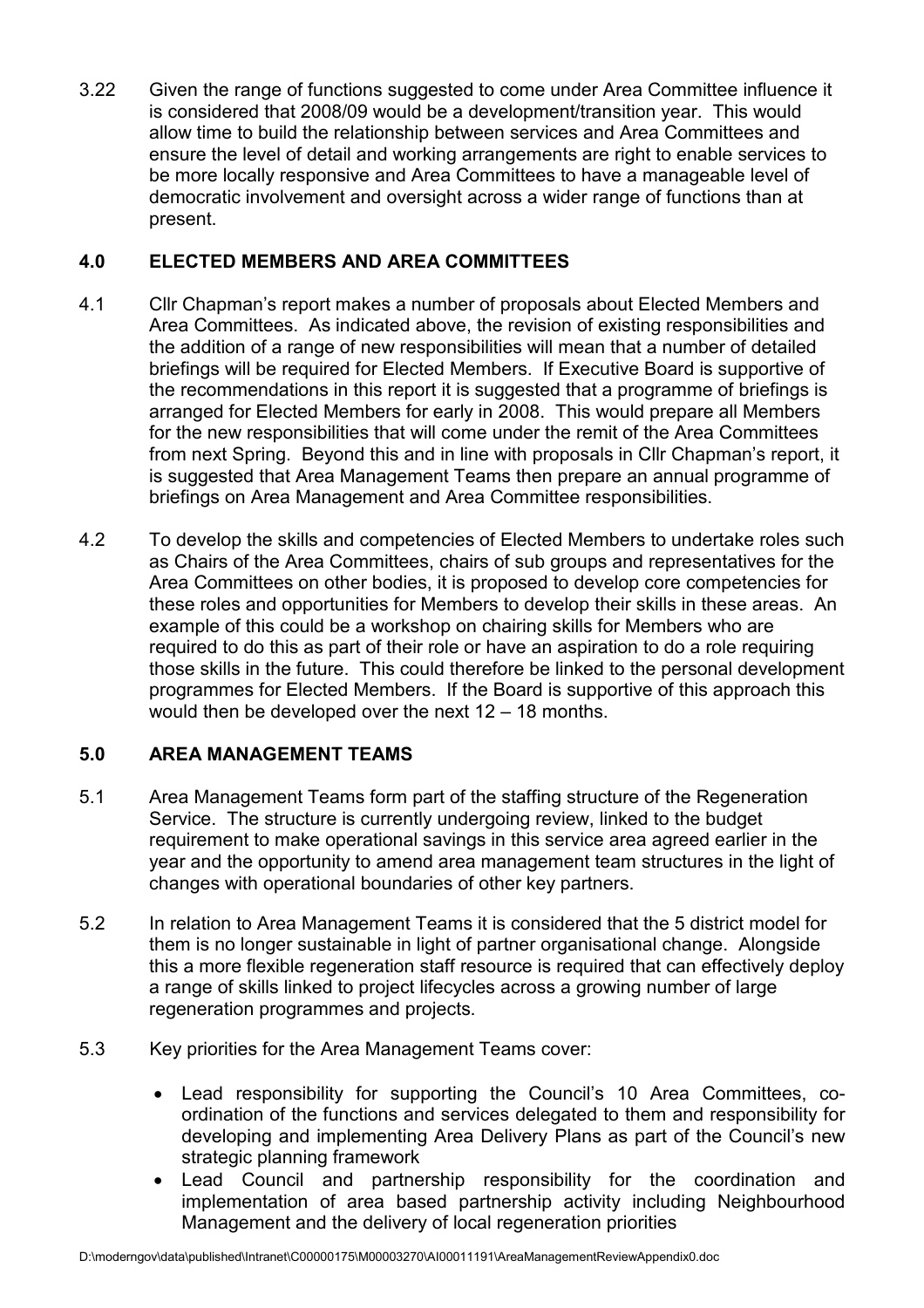- 5.4 Within the current Regeneration staff restructure proposals the main change proposed for Area Management Teams is to organise staff resources through three management areas rather than five. This follows similar re-organisations which have taken place in the ALMOs and the Police.
- 5.5 The table below indicates which Area Committee falls into each of the proposed three new areas (working titles for three new areas):

| <b>North East</b>  | <b>North West</b>       | <b>South East</b>  |
|--------------------|-------------------------|--------------------|
| Inner East         | <b>Inner North West</b> | <b>Outer East</b>  |
| Inner North East   | <b>Outer North West</b> | Inner South        |
| l Outer North East | Inner West              | <b>Outer South</b> |
|                    | <b>Outer West</b>       |                    |

- 5.6 At strategic manager level, this will involve reducing the number of Area Managers from 5 to 3 and changing the 5 Area Co-ordinator posts to 3 Deputy Area Manager posts. The 3 Deputy Area Manager posts will be at a slightly higher grade than the current Area Co-ordinator posts and this will enhance capacity to support Elected Members and co-ordinate the Area Committee's proposed wider range of responsibilities.
- 5.7 At officer level, each Area Committee will continue to have a designated Area Management Officer post to support its work and there will be no reduction in the range of project/support officers assisting the work of Area Committees.
- 5.8 Changes are proposed to the administrative support and in the new structure each of the 3 area teams will have a senior administrative officer, two administrative officers and one administrative assistant.
- 5.9 This restructuring does not cover:
	- Neighbourhood management posts and Signpost staff funded through NRF/SSCF and other funding sources
	- Specific fixed term posts funded by the Area Committees
	- The Neighbourhood Wardens Service which is an existing delegated function for the Area Committees
- 5.10 The development of this revised structure based on three area management teams has allowed other services to start looking at how better to support area working arrangements with the resources available. An early development here is the proposal for Area Action Teams for Enforcement Services. This will bring together three teams of area based staff to deal with a range of enforcement issues such as noise nuisance, waste in gardens, overgrown vegetation, littering and dog fouling.

## 6 LOCAL PARTNERSHIP WORKING ARRANGEMENTS

6.1 The 5 District Partnerships were established in 2004 alongside the introduction of area management teams and the 10 Area Committees. Their role was to enable effective partnership working at a local level across the city to deliver the objectives of the Vision for Leeds. Their boundaries reflected the greatest degree of coterminosity of partner boundaries at the time with almost exact mapping of Council (Area Management), PCT, ALMO and Police boundaries.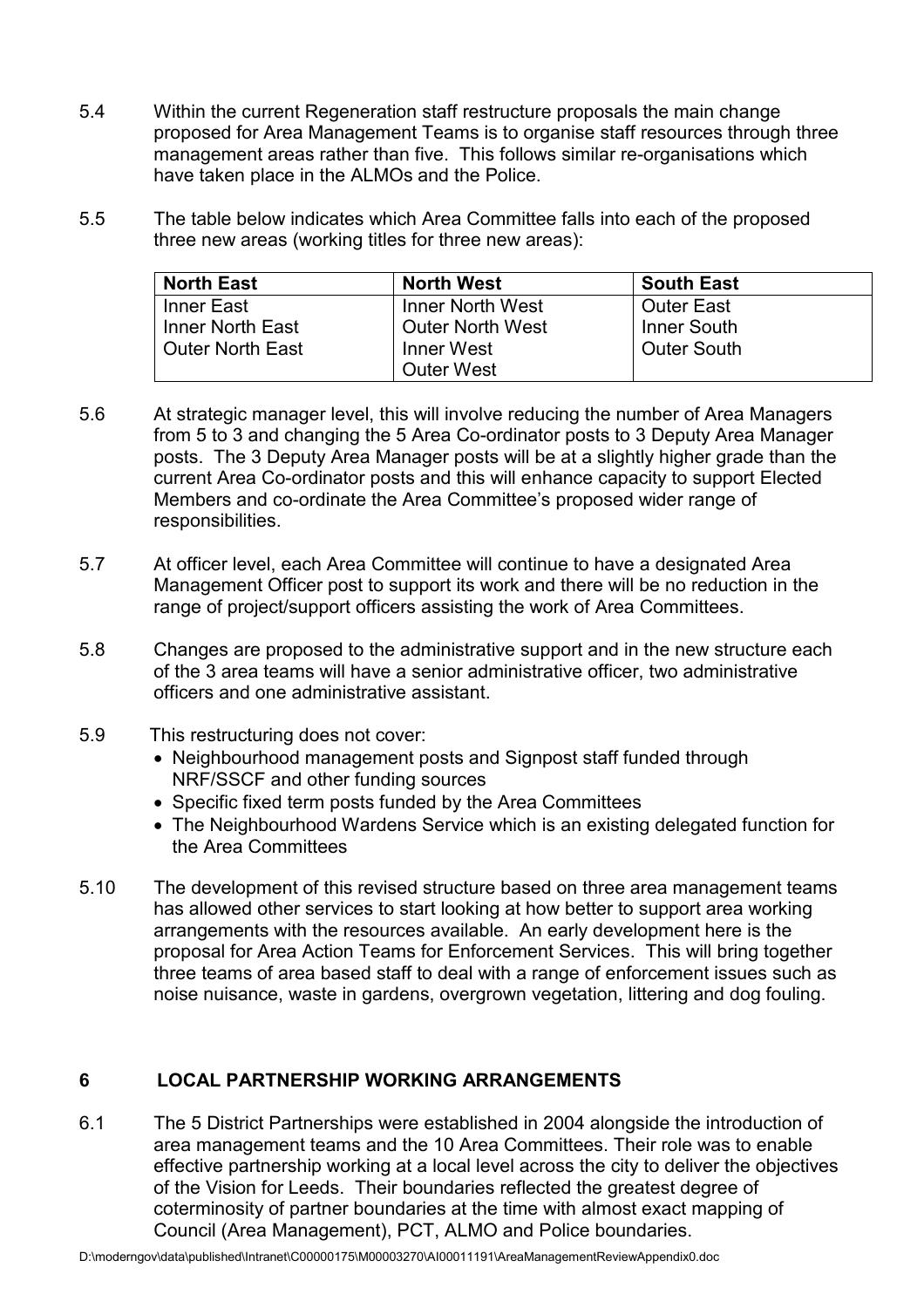- 6.2 As a result of changes in partner boundaries and the development of a new corporate planning framework it is considered that changes are required to local partnership working arrangements to ensure they are effective in the future. Over recent months, the Leeds Initiative Narrowing the Gap Executive has co-ordinated a number of discussions on the implications of these changes and discussed a report at its September 2007 meeting.
- 6.3 The 5 District Partnerships brought about new ways of working with local partners, including businesses and the third sector, and they have overseen the implementation of a range of actions in localities as part of their three year action plans linked to the Leeds Regeneration Plan 2005-2008.
- 6.4 A number of elected members of the council have expressed concerns though about governance and accountability issues related to the Partnerships. A key issue raised was that decisions were being made which could have important impacts on local interests without a sufficient input from members themselves. Whilst Area Committee Chairs were District Partnership members and in some cases Chairs or Deputy Chairs, the view of many ward members was that not enough members were engaged. In addition each area has had two planning frameworks – one through the District Partnership Action Plan and one through the Area Committee's Delivery Plan.
- 6.5 The council's new corporate planning framework aims to link the Vision for Leeds themes and the Local Area Agreement to strategic outcomes in a single Leeds Strategic Plan. As part of this framework the Area Delivery Plans would become the key focus for the achievement of strategic outcomes at a locality level. The Area Committee would be responsible for securing the agreement of a local plan for its area which would contribute to city wide strategic outcomes. To be effective, that would involve the need to engage autonomous partners such as the Police or the PCT as well as ensuring that the views and priorities of local people and stakeholders such as businesses and interest groups were taken into account. This would enable the focus of the partners themselves to be the delivery of outcomes they agreed to support.
- 6.6 Officers have considered the issues around local partnership working, possible options for future arrangements and initial views from partners. On balance, the preferred option is to move to a position where Area Committees provide a local governance and accountability framework for agreed partnership collaboration through their new Area Delivery Plans which will be part of the Leeds Strategic Plan framework. The expectation would be that the Council and local agencies would give accountability for their actions to local people through the Area Committees.
- 6.7 Alongside this new role for the Area Committees, officers from different agencies e.g. Council, PCT, Police, ALMOs would continue to co-operate and meet together based on the three areas with periodic meetings involving other local stakeholders such as business and voluntary sector representatives.
- 6.8 These proposals are supported by the Council's Corporate Leadership Team and it is recommended that Members of the Executive Board agree them as the proposed way forward for local partnership working in the City.
- 6.9 This will require work to be done to establish an effective local planning framework and the development of working relationships between the Area Committees and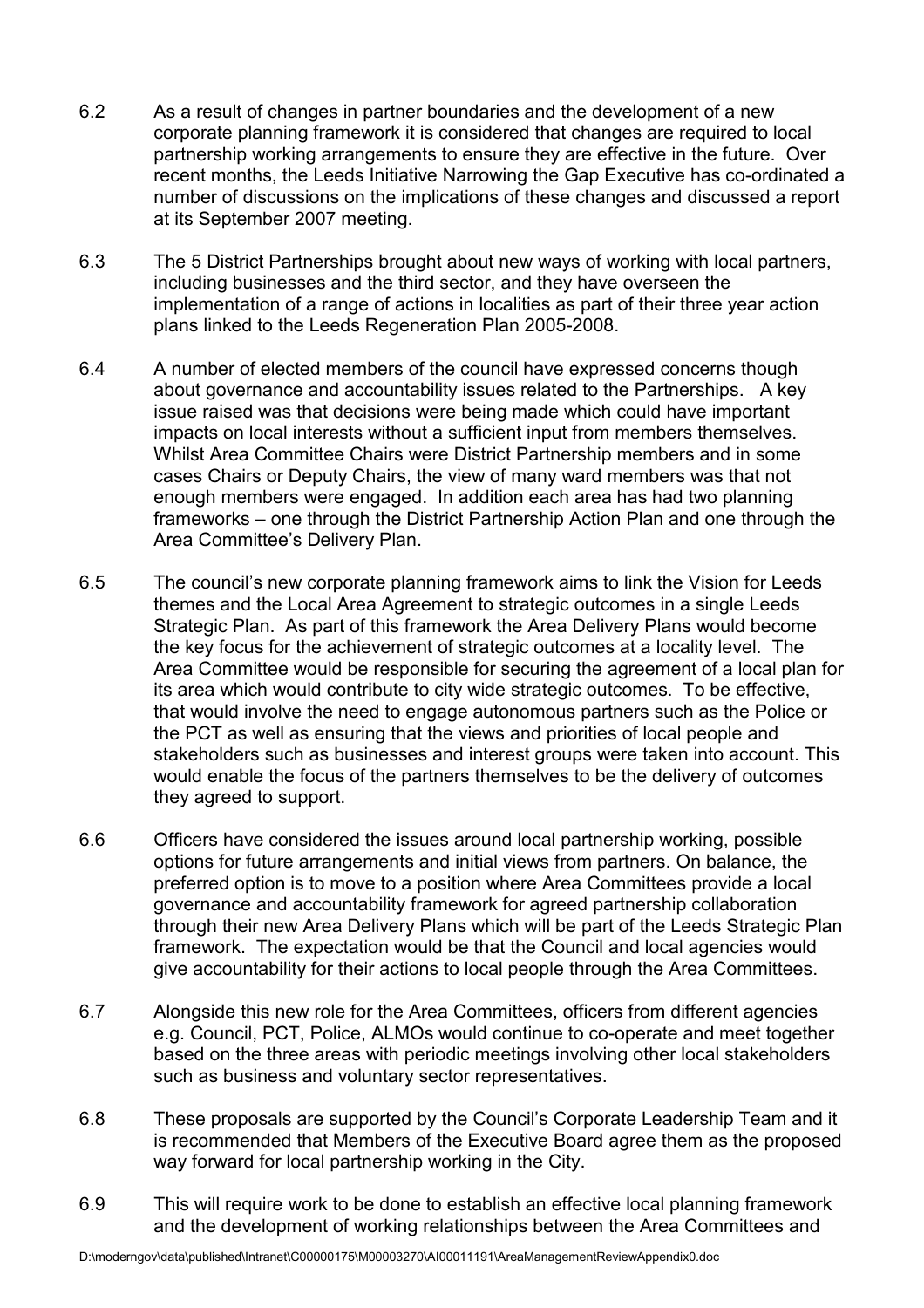key partners. This new arrangement would reduce any duplication and tension between Area Delivery Plans and District Partnership Action Plans and acknowledge that in the new corporate planning and LAA environment the Council will have the lead responsibility for ensuring the delivery of agreed LAA outcomes.

6.10 Subject to Executive Board's approval for this recommendation, further work will be done with Leeds Initiative partners so that clear proposals and operational arrangements can be reported to the Narrowing the Gap Executive in the New Year. As part of this, Officers will start to arrange meetings based on the three new areas. Agreed changes to Area Committee roles would formally take effect from next Spring, alongside the other changes to Area Committee responsibilities and working arrangements outlined above.

## 7.0 IMPLICATIONS FOR COUNCIL POLICY AND GOVERNANCE

- 7.1 The contents and recommendations of this report represent a development of the council's policy in relation to area management, local partnership working arrangements and local governance.
- 7.2 Amendments to the Council's Constitution would be required and these would be proposed at the Council AGM in May 2008. Changes in relation to Area Committee responsibilities and working arrangements would then formally take effect after this.

## 8.0 LEGAL AND RESOURCE IMPLICATIONS

- 8.1 The proposals within this report are covered by existing legislation.
- 8.2 Resourcing of the services and functions covered in this report is covered by the council's annual budget setting process.

#### 9.0 PROPOSED NEXT STEPS

9.1 Subject to Executive Board's approval for the range of recommendations in this report key next steps and indicative timescales are proposed as follows:

| (Approximate) Date | <b>Activity</b>                               |
|--------------------|-----------------------------------------------|
| December           | Regeneration Restructure implementation to    |
|                    | commence                                      |
| December           | Area Management Review - Report to all Area   |
|                    | Committees                                    |
| Winter/Spring      | Programme of more detailed member briefings   |
|                    | on proposed new responsibilities              |
| January/February   | Report to Narrowing the Gap on local          |
|                    | partnership working arrangements              |
| Spring             | Leeds Strategic Plan Finalised                |
| May                | Council AGM - changes to constitution         |
| June               | Executive Board - agree revised Area          |
|                    | <b>Committee Functions</b>                    |
| June/July          | Area Committees to agree new Area Delivery    |
|                    | Plans                                         |
| September          | Executive Board - endorse Area Delivery Plans |
| Autumn             | Directorates consult with Area Committees on  |
|                    | 2009/10 budgets                               |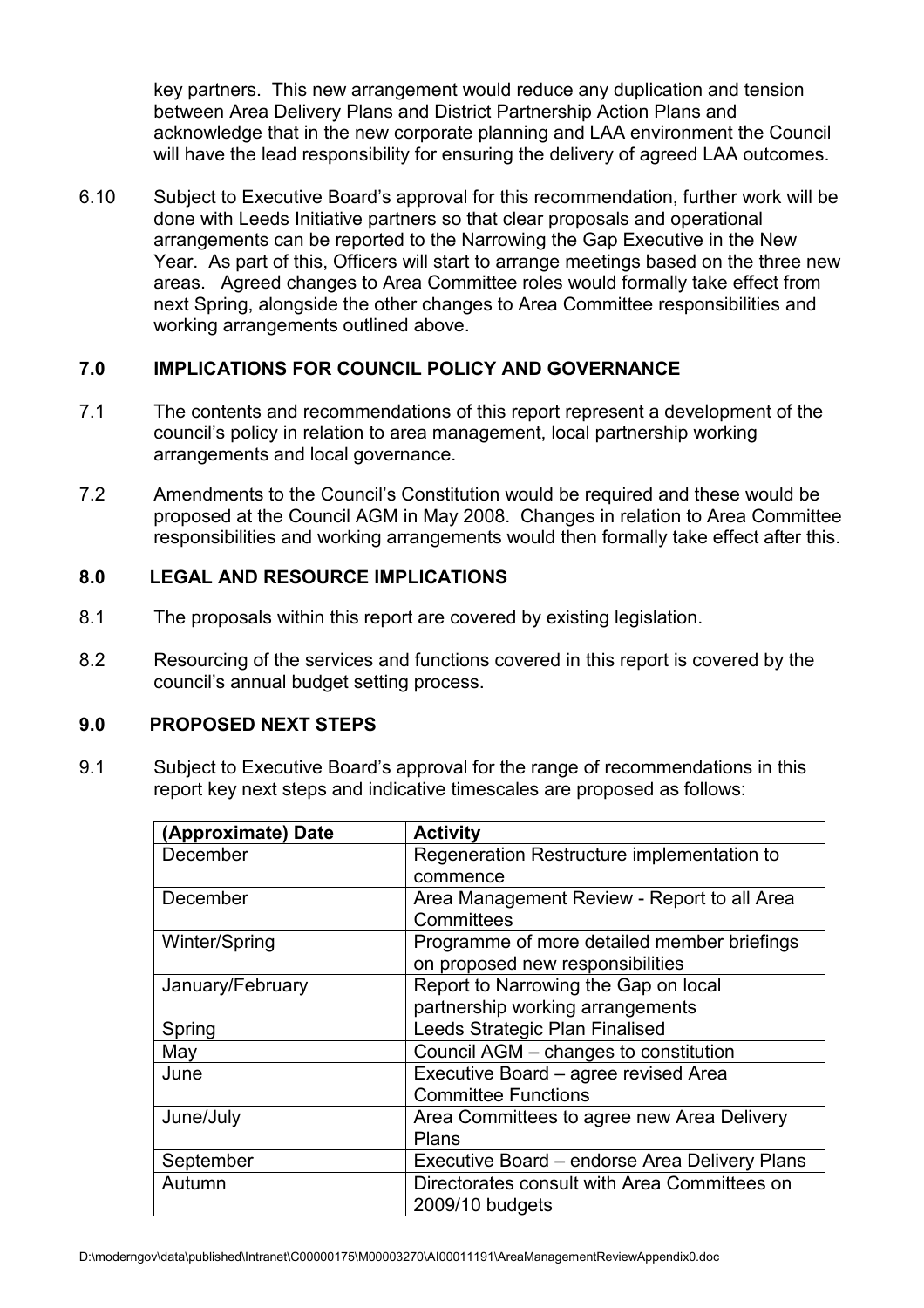#### 10.0 RECOMMENDATIONS

- 10.1 Executive Board is asked to:
- 10.1.1 Agree the recommended changes to Area Committee responsibilities and working arrangements and the proposed timetable put forward for them
- 10.1.2 Agree the recommended way forward for local partnership working arrangements